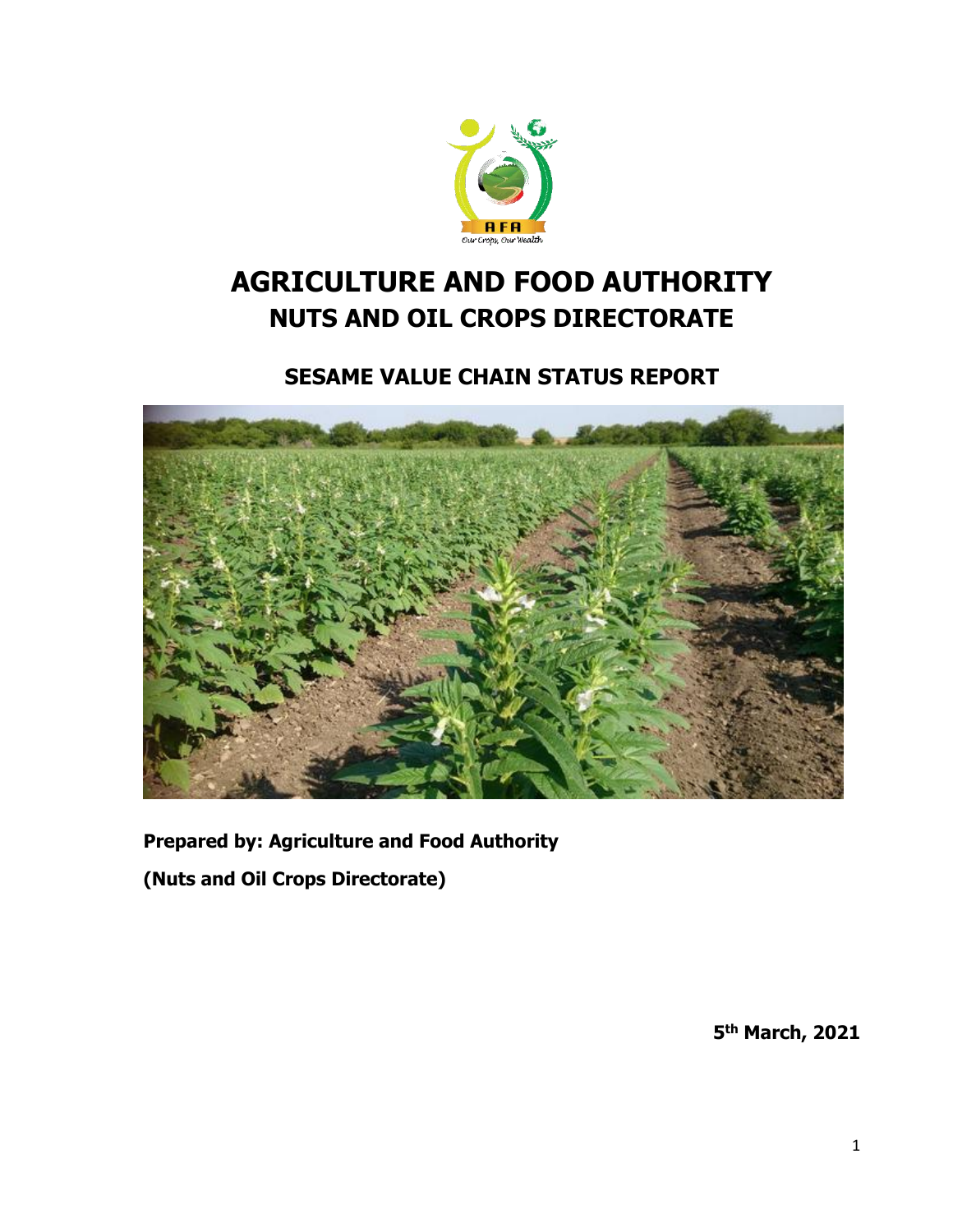# **Introduction to Sesame**

Sesame (Sesamum indicum L.), is one of the oldest cultivated plants in the world grown for edible oil. Production records have been found dating back to 1600 B.C from the Tigris and Euphrates valleys. Many wild relatives are found in sub-Saharan Africa, with somewhat fewer also found in in India. Sesame was widely adopted as an early crop, because it had the ability to grow in areas where other crops couldn't, particularly under hot and dry conditions. It been called a 'survivor' crop.

Simsim is a rich source of food, nutrition, edible oil, health care and bio-medicine. The crop has potential as it is drought tolerant and can therefore be cultivated with minimal amount of rainfall. In addition, the crop requires small parcels of land for its cultivation facing minimal competition from other enterprises.

# **Subsector Overview**

Oils and nuts are important agricultural commodities due to their high quality and nutritive value, contribution to employment, incomes and raw materials for rural and industrial processing, source of processed edible oil, animal feed and industrial oil. Locally, the major oilseeds produced are sunflower, sesame, rapeseed, coconut, oil palm. Nuts, though largely used as confectionaries are also sources of vegetable oils. The major nuts comprise of coconut, cashew nuts, macadamia nuts, peanuts and Bambara nuts.

The oil and nut crops sub sector in Kenya is underdeveloped resulting in huge importation of vegetable oils and nuts. Local production of vegetable oils and fats accounts for less than 5 percent of the demand. The estimated vegetable oil requirement for Kenya is about 1,000,000 tonnes, valued at about Kshs. 60 billion. About 95% of this is mainly in the form of crude palm oil, which is imported from South-East Asian Countries. Importation of vegetable oils has been increasing steadily with importation increasing from 83,000 tonnes in 1985 to 249,000 tonnes in 1994. Imports reached 300,000 tonnes in the year 2000; in 2001 the imports were 302,500MT valued at Kshs.12.5 Billion, reaching 591,400 metric tonnes valued at Kshs. 54.7 billion in 2018 (KRA, Statistics).

In 1994 about 22,000 tonnes of vegetable oils were re-exported, after refining and reexports reached 40,000 tonnes in the year 2000. In 2018, Kenya re-exported 106,000 MT of vegetables oils valued at KES13 billion (provide updated info on import /export of oil, seed cakes, meals and oilseeds 2006-2016). In 2018 about 4,000 MT of Sesame valued about Kshs.10 million were exported to China and Japan while in 2019 bout 25,000 tons of peanuts were imported for local processing form neighboring countries.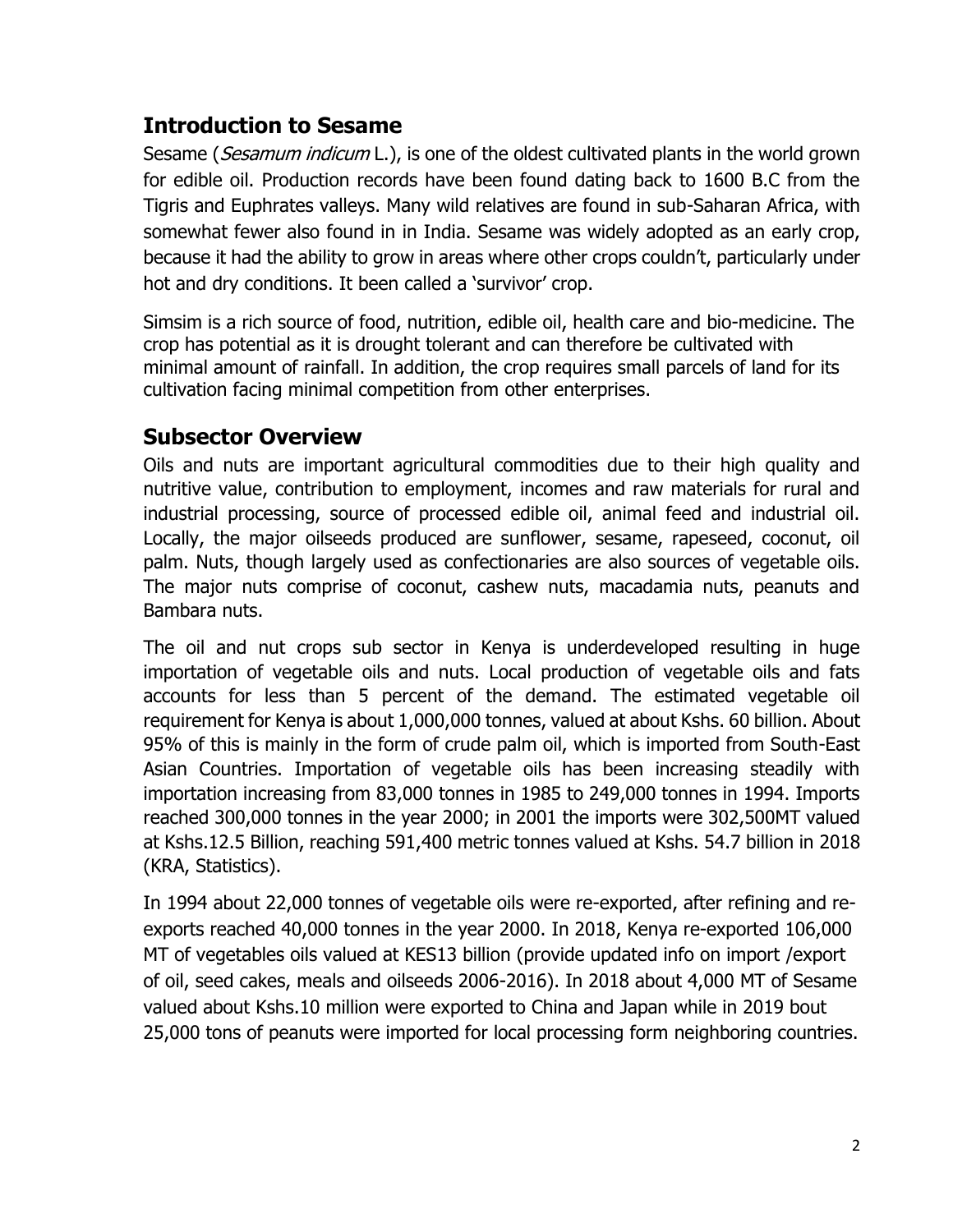AFA through the its Nuts and Oil Crops Directorate is mandated to regulate, develop and promote scheduled nuts and oil crops in Kenya. These crops include coconut, cashew nuts, oil palm, safflower, sesame, macadamia, sunflower, canola and peanuts among other. NOCD is accomplishing the above mandate through collecting and collating data, identifying priority areas for research undertaking, promoting Good Agricultural Practices in liaison with the county governments, developing industry upgrading strategies, developing products standards in liaison with KEBS, developing code of practice for the industry and drafting Rules and Regulations in liaison with stakeholders for enactment by Parliament; and advising the Government on policy formulation.

#### **Global Consumption and Production Tread of Sesame**

The global sesame seed market has shown an upward trend from 2007 to 2016, reaching eight million tons in 2019. The increased global consumption of sesame seeds is mainly due to the heightened demand for the product from the growing Asian and African populations. The highest annual rates of growth with regard to sesame seed consumption from 2007 to 2016 were recorded in Tanzania (+32.5%) and China (+9.1%). Sesame seeds are one of the main seed crops in the Asian and African regions, in particular in Tanzania, China, Sudan, Myanmar, India, Ethiopia, and Nigeria, etc. They are used in the preparation of traditional dishes and confectionery, as well as in the pharmaceutical and cosmetic industries.

Sesame seed is mainly produced in the regions of South Asia and Africa. The global production volume has been steadily increasing over the last decade. Around 5.5 million tons of sesame seeds were produced in 2019, according to FAO. The top 5 producing countries in 2019 were:

- 1. Tanzania (805.7K tons)
- 2. Myanmar (764.3K tons)
- 3. India (751K tons)
- 4. Nigeria (550K tons)
- 5. Sudan (550K tons)

#### **Sesame production in Kenya**

Sesame is predominantly grown in the Coastal and Western parts of the country however production has remained low due to poor agricultural practices and variety selection. The planting material which is seed is mainly sourced from previous years' harvest. In Kenya the average acreage for sesame production is less than 4 acres. The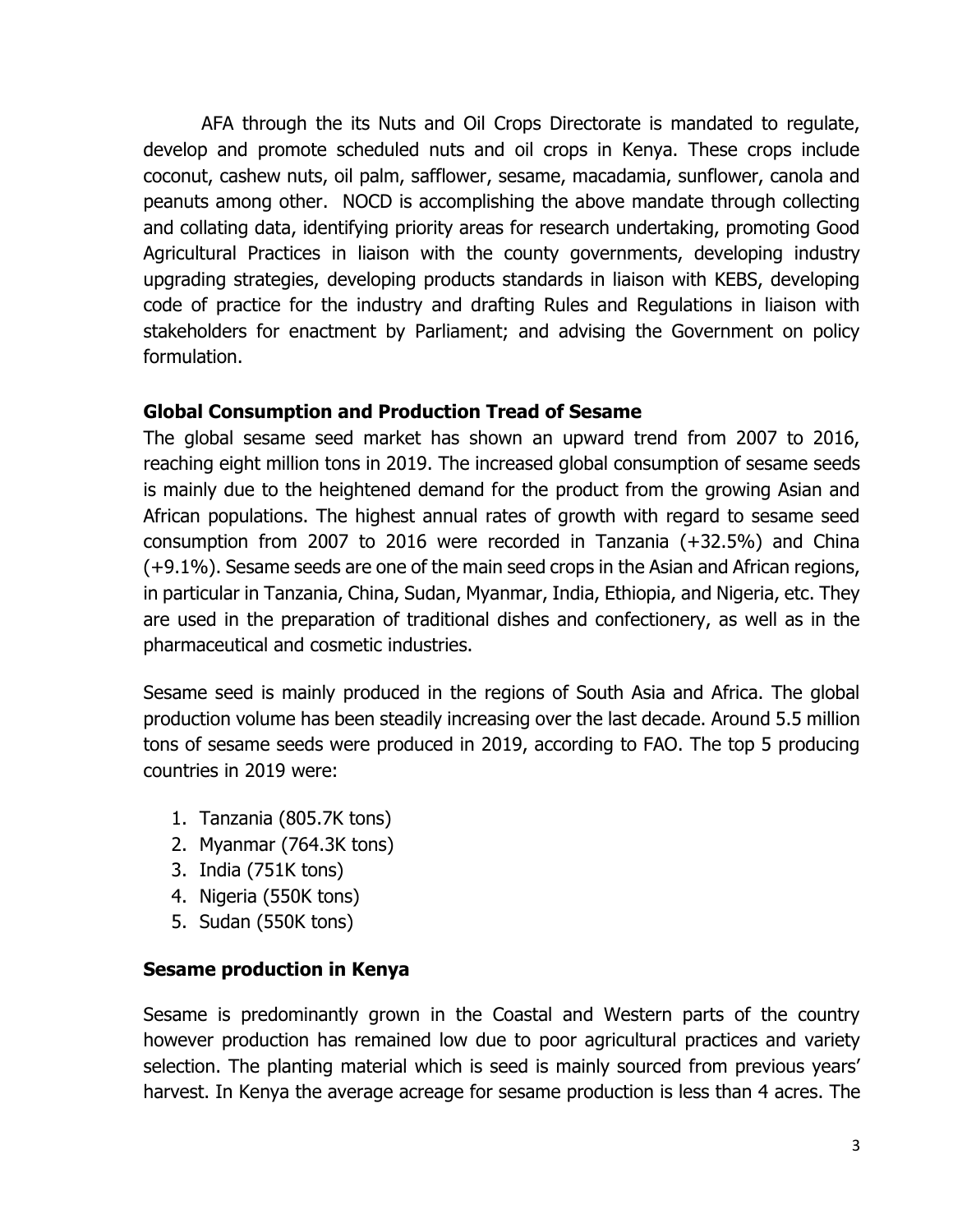low acreage dedicated to the crop is attributed lack of a ready market and availability of processing facilities. There is also competition from other crops such as sorghum which have a ready market. Farmers in some sesame growing zones have opted to grow sorghum which has a ready market as they are contracted by beer brewing companies to produce sorghum for beer processing. The crop has however become popular due to the high quality oil it produces which is a clear edible oil with a pleasant taste and a very good long shelf life if properly refined. The crops oil content is 48-55% while the protein content ranges from 44 to 48%.

# **Agronomic benefits of growing sesame**

In terms of agronomic aspects, sesame is increasingly being used as rotational crop against cotton, maize, groundnut, wheat, and sorghum in addition to the following benefits:

- It is an excellent soil builder as it improves the soil texture and moisture retention and lessens soil erosion.
- The composted sesame leaves left on the soil binds the ground; retains soil moisture better for planting the next crop; and increases the yield of the following crop.
- Sesame is resistant to drought, tolerant to insect pests and diseases, a low cost crop and therefore one of the best alternative specialty crops.

# **Climatic conditions for growing sesame**

Sesame needs the following conditions for growth and optima performance:

 Temperature: High and constant, the optimum range of between 26 to 30 Degrees.

Altitude: From sea level up to 1500 m.

- Rainfall of 300-600 mm
- Soils: A wide range of soils are suitable for sesame cultivation. Optimal are welldrained, loose, fertile and sandy alluvial soils that have a pH value between 5.4 and 6.75.

In Kenya the optimal conditions cut across different ecological zones and the crop is grown in the following areas:

- Coast Region Kwale, Kilifi and Lamu Counties
- Western Region Busia, Bungoma and Kakamega Counties
- North Eastern Region- Mandera County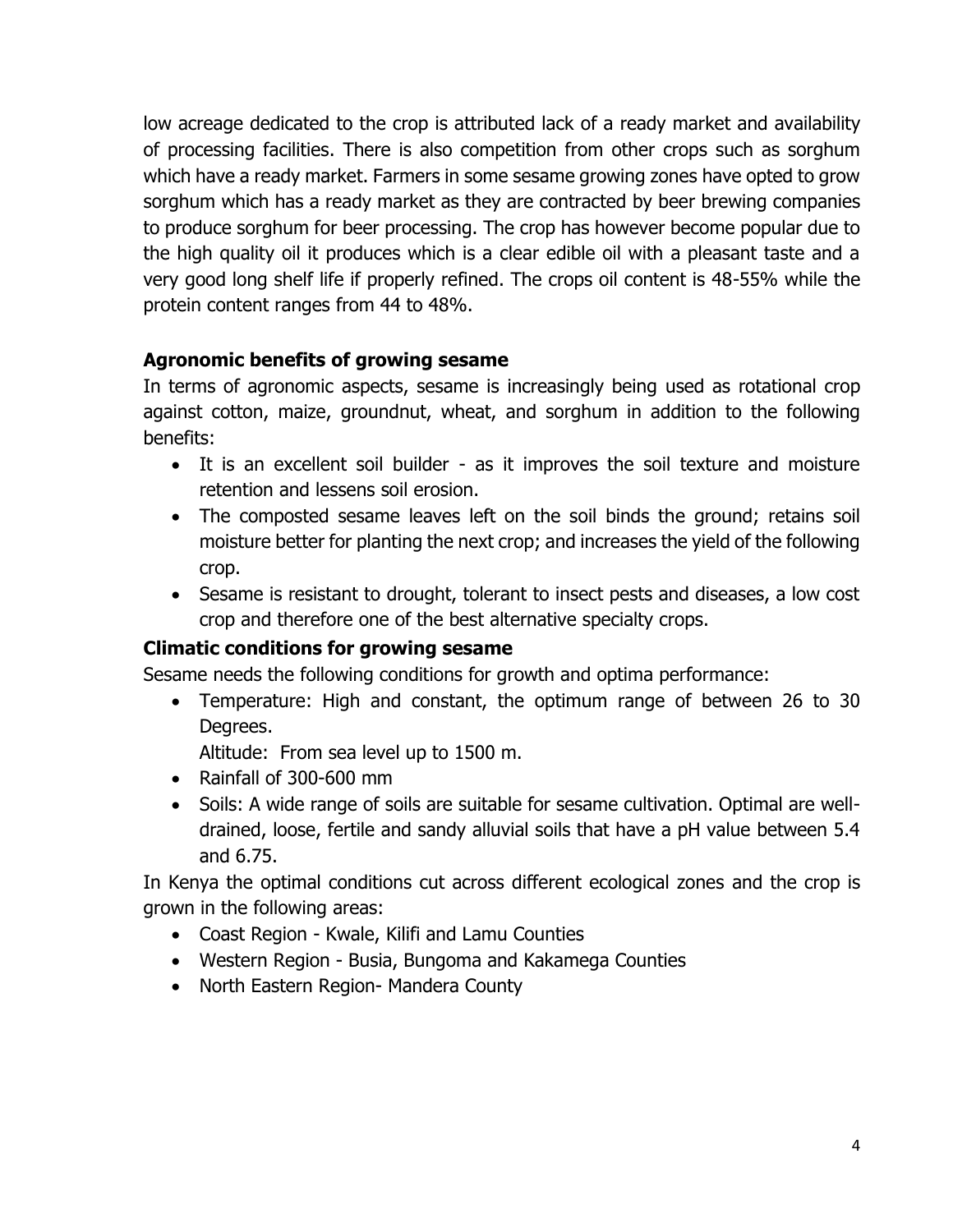| <b>COUNTY</b>     | Area (Ha) |        | <b>Quantity (MT)</b> |          | <b>Values (Ksh) Millions</b> |       |
|-------------------|-----------|--------|----------------------|----------|------------------------------|-------|
|                   | 2018      | 2019   | 2018                 | 2019     | 2018                         | 2019  |
| <b>BUNGOMA</b>    | 16        | 12     | 14.2                 | 10.2     | 1.04                         | 0.99  |
| <b>BUSIA</b>      | 720       | 490    | 418                  | 363      | 47.9                         | 39.9  |
| <b>HOMABAY</b>    | 6         | 5      | 4                    | 3.7      | 0.52                         | 0.51  |
| <b>KAKAMEGA</b>   | 5         | 7      | 3.6                  | 5.7      | 0.46                         | 0.77  |
| <b>LAMU</b>       | 11,200    | 11,480 | 7,840                | 9,924    | 428.11                       | 541.3 |
| <b>MANDERA</b>    | 160       | 230    | 96                   | 204      | 10.33                        | 22.3  |
| <b>SIAYA</b>      | 101       | 98     | 69                   | 70.1     | 7.01                         | 7.12  |
| <b>TANA RIVER</b> | 113       | 138    | 51.2                 | 77.1     | 0.86                         | 0.91  |
| <b>Total</b>      | 14,339    | 14,479 | 10,514               | 10,657.8 | 496.225                      | 613.8 |

 **Area under Sesame, production and value 2018 -2019**

Source: AFA-Nuts and Oil Crops Directorate

Generally, Sesame production has had an upward trajectory in the last two years with major production taking place in Lamu county where farmers are producing targeting the export market. Acreage under the crop increased marginally by more than 100 hectares from 14,339 ha reported in 2018 to 14,479 ha reported in 2019. The production volumes also grew marginally to 10,657.8 tons valued at KES 613.8 million up from 10,514 tons valued at KES 496.225 million reported the previous year. To a large extent the exponential growth in value was as a result of the improved farm gate prices in Lamu and Mandera Counties which account for a good chunk of Kenya's production.

#### **Varieties of sesame**

There are local varieties of sesame with black, white and brown seed colors. The black varieties are grown in the coastal region and the white in the western region of Kenya. Imported varieties have lower performance than local varieties. The best of the imported varieties is "Morada", identified by its purple stems and leaves. It originated in Congo and further selected in Venezuela. It is higher yielding and more resistant to aphid attack. The local sesame varieties are branched and drought resistant but have a low yielding capacity and are susceptible to most diseases. KS-S6 variety can be grown from 200-1000 M. a.s.l, gives an average yield of 2.5-3.0 tons/ha. This variety has a high poding ability, is tolerant to rust and shoot fly.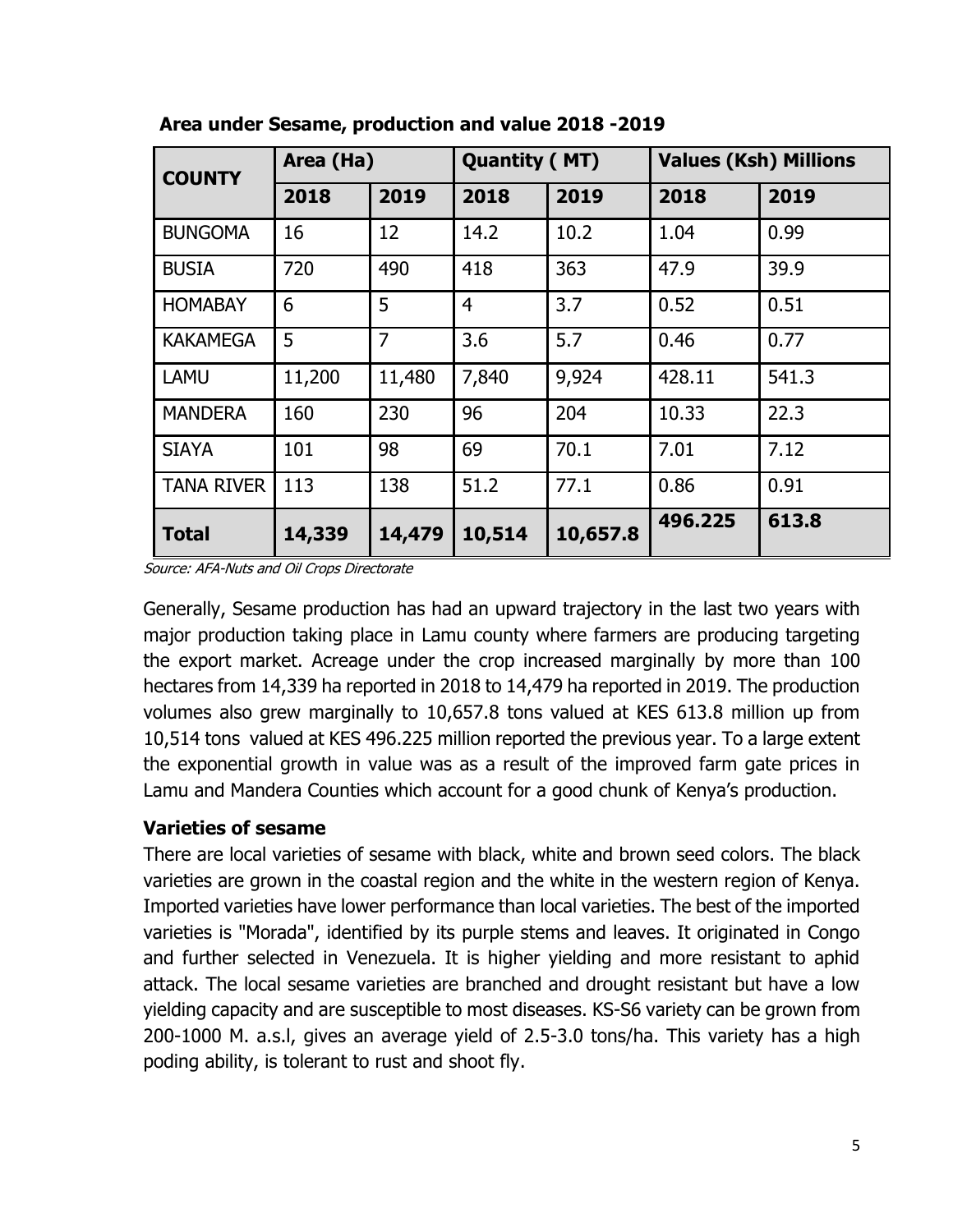#### **Harvesting and Marketing of Sesame**

Sesame matures between 3-4 months. It ripens very unevenly with the bottom seeds ripening first. Capsules shattering to shed their seeds is a problem in harvesting. If harvesting is delayed, most of the yield will be lost. With good management, yield should be between 450-550 kg/ha.

Because sesame is a small flat seed, it is difficult to aerate it in a storage bin, so the seeds need to be harvested as dry as possible and stored at 6 percent moisture or less. If the seed is too moist, it can quickly heat and the oil become rancid.

The channels used by farmers to market their produce have a significant effect on the price realized. The main marketing channels used by over 90% of the farmers are farm gate and sale in local market. In the local markets there is no definite measure unit for sesame. In some cases, farmers use weighing machine while others use a two (2) kilogram tin as a unit of measurement. In Lamu and Kwale County however there is contract farming by registered farmers which provides a ready market. Regrettably the two marketing channels have no formal or institutional framework to support efficient marketing for maximum benefits to the farmer. The result of continued use of these marketing channels has been a lack of a common selling strategy and coordination in marketing of sesame, farmers are treated to very unreasonable price undercuts ending up very low prices for their produce.

# **Uses of Sesame**

Sesame seeds are either consumed directly as a highly nutritious foodstuff or processed by the confectionery and bakery industries. The seed hulls, which are bitter due to their oxalic content, can be removed with the use of steam. Ragouts and soups are often prepared with crushed sesame seeds. Sesame hay, if carefully dried, can be used as fodder. A large proportion of the world's sesame production goes towards producing edible oil. Purely white sesame seeds are in demand on conventional and on ecological markets, because of their higher oil content than pigmented varieties. By-products of oil extraction are an excellent protein component to mix into animal feed.

# **Value addition for Sesame**

Value addition of the sesame in Kenya is mainly done by the retailers to obtain products such as; sesame oil, sesame ball, cake, sesame butter and sesame flour with an aim of obtaining extra income. There have been minimal value addition initiatives at farm level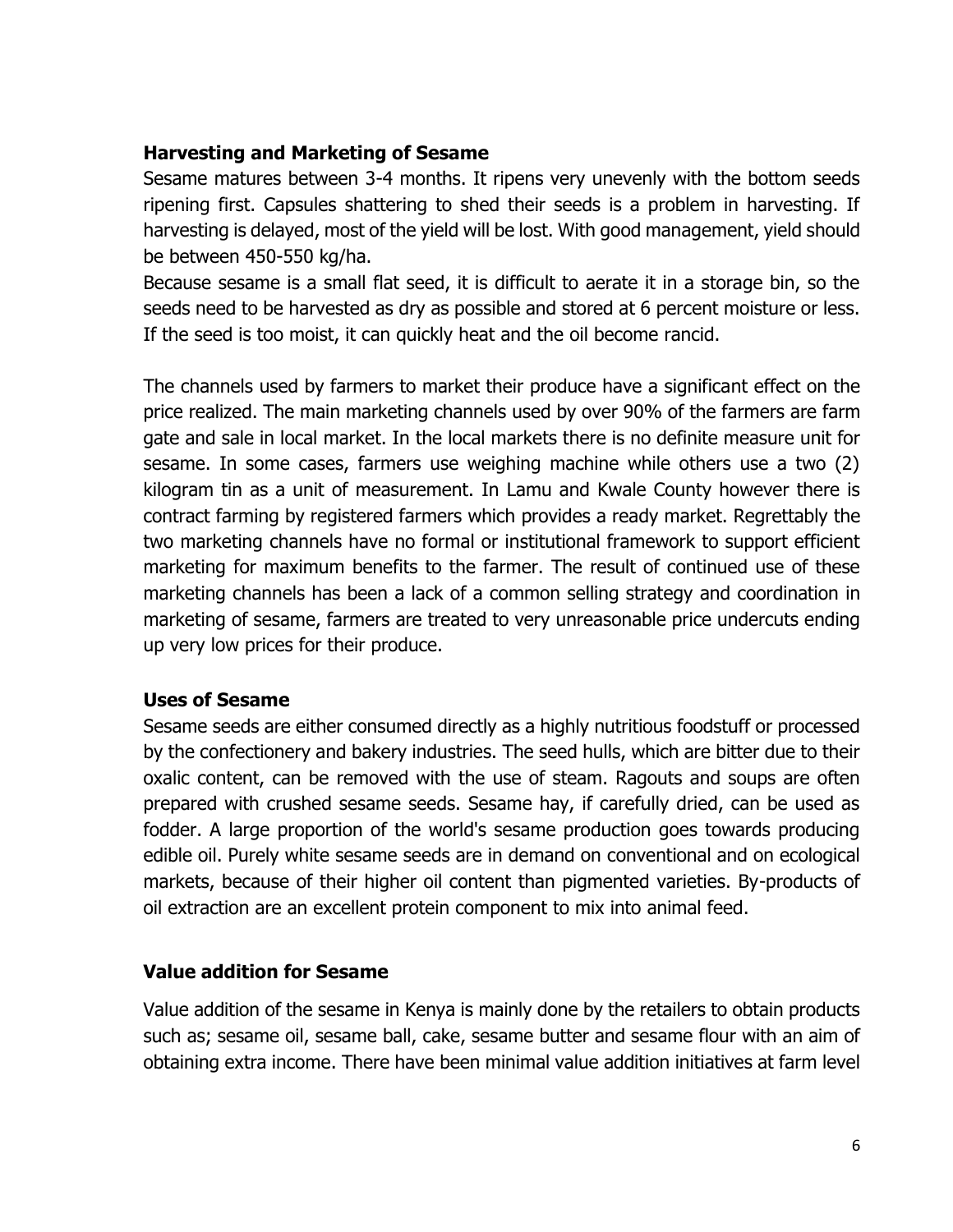save for a few farmers. The limited cottage of farm based value addition is mainly attributed to lack of simple processing equipment, skill and knowledge.

#### **Business Opportunities in Sesame Value Chain**

- i) Oil Extraction
- ii) Animal Feeds
- iii) Carbonated and carbonated Charcoal briquettes
- iv) Use in the confectionary industry

# **Challenges faced across sesame value chain**

#### **1. Production challenges**

#### **a)Limited access to quality planting materials**

A good proportion of farmers rely on seed recycled from the previous season as their planting materials. This situation has compromised crop quality since the farmers had limited seed selection skills. It is envisaged that addressing the current shortage of planting materials and lead to increased production and productivity.

#### **b) Poor crop husbandry**

Over half of the sesame orchards in Kenya are rarely weeded. Physical observations in most farms indicate that the crops have nutritional deficiencies because there is hardly any farmer who applies either manure or fertilizers after establishment. As the plants continue producing year in year out, they utilize the available nutrients in the soils with the quantities reducing every year. This successive nutrient mining from the sesame plantations leads to nutrient depletion and hence low yields. At the same time, many farmers have no technical know-how to manage sesame in the fields.

# **c) Inadequate and unreliable rainfall**

Kenya's rainfall patterns have drastically changed in recent years. Rainfall amounts have kept on reducing along with poor distribution patterns resulting to unpredictable seasons. Since most farmers rely on rain fed agriculture, it has become very difficult for them to decide when to plant new seed in order to reduce the effects of drought. Existing crop plantations also suffer the same consequences and hence experience reduced annual yields. Water scarcity is thus a threat to increased production of sesame which has been mitigated through irrigation in some parts of the country such as Mandera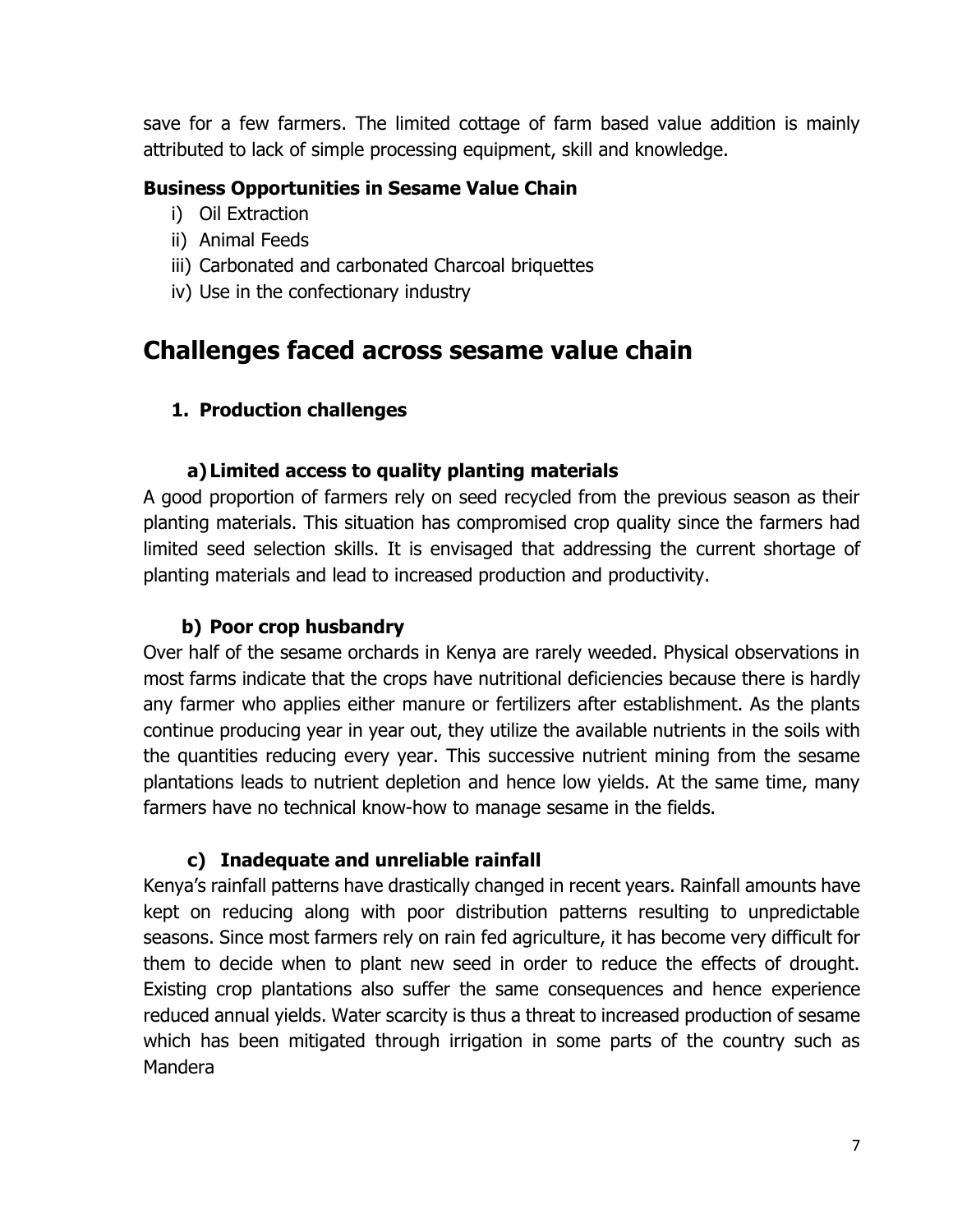# **d) Pests and Diseases**

There is a huge problem with pests and diseases that applies to both the pre-harvest and post-harvest moments. Kenya's sesame crop is affected by early bugs, aphids, white flies, spider mites and bugs as pests of economic importance. With regard to diseases, blights attack is the second most severe challenge being experienced in the counties in addition to high cost of pesticides

# **e) Narrow genetic base**

Ever since sesame was introduced in Kenya, the sub-sector has had limited or no attempt towards any breeding research towards the development of either improved varieties or hybrids. This scenario has resulted into farmers continually planting mainly the two types of the sesame varieties (white and black). While other sesame growing countries in the world have developed hybrid plants that are high yielding, have short stature and are product specific, the efforts made so far in Kenya have been limited. There is need to establish a comprehensive breeding programme that will ensure the increase of the sesame genetic base as well as enhance production and productivity.

# **f) Effects of climate change**

The unreliability of rainfall being experienced in the country at large has led to unprecedented seasonal shifts and in turn contributed to low sesame productivity. The effects of climate change are diverse including, inadequate raw material supply to the agro-based industries in the sub-sector. This leads to low attraction of investment to the entire industry thereby casting a shadow to the Country's ambition outlined in the Vision 2030. There is need therefore to mitigate against the effects of climate change by developing technological interventions that target at increasing production and quality of sesame seed produced from the farmers' fields. The interventions should at the same time provide alternative sources of sustainable income to the farmers in order to promote their adoption.

# **2. Market access challenges**

- a) Insufficient information about the sesame Value chain. The investment opportunities existing across the sesame value chain are not known to the general public as the existing players are unwilling to share production and market related data to enable government and potential investors make informed decisions
- b) Inefficient Marketing Channels
- c) Competition from cheap imported oils
- d) Lack and/or weak farmer organizations
- e) lack of information on the prevailing market conditions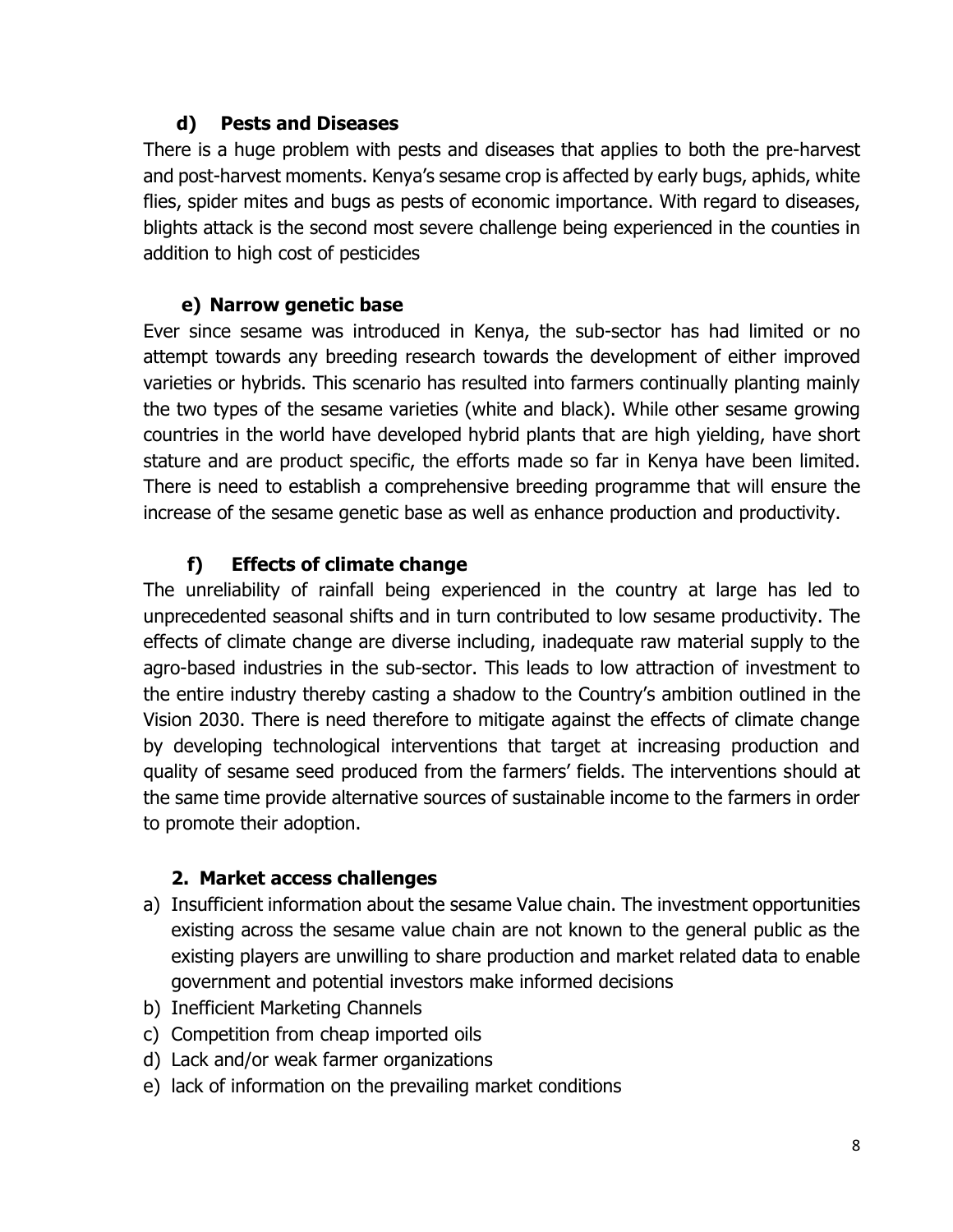- f) Poor postharvest management
- g) Fluctuating market prices

# **3. Processing challenges**

- a) Inadequate raw material for processing. Kenya installed capacity is much higher than the available raw material for processing. The existing potential for increased production and productivity is yet to be exploited.
- b) Limited on farm value addition. This is a result of lack of affordable and appropriate technologies and skills for processing. Cottage level processing will help farmers increase their incomes as opposed to the returns currently accrued from sale of raw produce

# **4. Research and Development challenges**

- a) **Limited Research**. Research activities relating to sesame which is spearheaded by KALRO suffers from lack of budgetary allocation to realize the objectives envisioned. For instance, new varieties cannot be multiplied and made available to farmers due to lack of finance. Similarly, little research has taken place to develop new varieties, better processing technologies and development of new sesame finished products.
- b) Weak research and extension linkages

# **5. Policy and Legal Framework challenges**

- a) Weak regulatory framework. The sesame value chain players do not operate under the prevailing regulatory regime within the nuts and oil crops subsector. The dealers and processors have not been licensed and the imports/exports consignments are not cleared from the Nuts and Oil Crops Directorate. The lack of control on industry operations pauses challenges in data collection and also in crafting interventions to jumpstart the industry.
- b) Weak inter-agency collaboration
- c) Lack of an integrated value chain
- d) Stringent product standards in some destination markets

# **Interventions to address the challenges**

To revitalize the sesame value chain, there is need to focus on building institutional capacity to enable the government agencies and private sector to effectively and efficiently carry out their rightful roles. This is with a view to integrate the sesame value chain to address the bottlenecks in various segments of the chain. These are the necessary foundations for attracting value chain actors to the sub-sector. The following interventions are likely to turn around the sesame value chain fortunes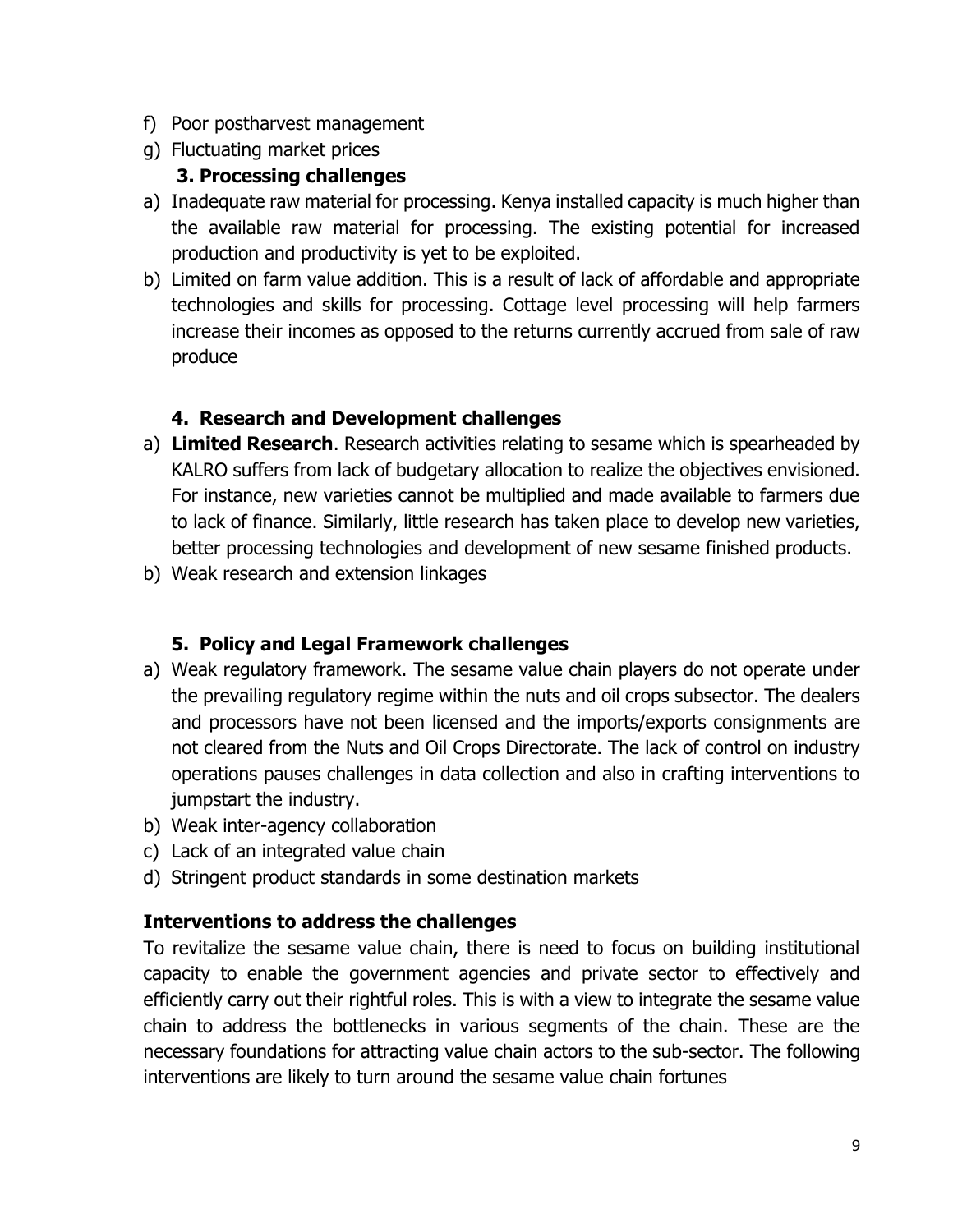- **a) Improving availability of planting material**. This can be made possible through seed multiplication and commercialization of the varieties released by KALRO instead of relying on imports from others parts of the world
- **b) Making information available to the general public**. There is need to promote the sesame value chain as an alternative to the existing enterprises to attract more players. The promotion can be spearheaded by the respective County government as a priority value chain in the high potential zones. More players will make the industry open to scrutiny, this will make it possible to have information about the investment opportunities in the subsector readily available.
- **c) Increasing raw materials for processing.** Promotional activities need to be carried out to bring more farmers on board and bring land under the crop while at the same time sensitizing farmers on good agricultural practices to increase productivity per unit area.
- **d) Increasing the number of players operating in the industry.** There is need to licence more players across the value chain right from seed production to processing. More players will make the industry competitive leading to better prices for farmers as processors scramble for their produce.
- **e) Improved regulatory framework.** The gazetted Nuts and Oil Crops rules and regulations provide a framework to regulate the sesame value chain players previously not regulated. Seed imports will be documented while final value added products will also be properly accounted for. Such regulatory measures will inform the industry growth and expansion path. To achieve this the Directorate must therefore prioritize the development of an implementation plan for the rules and regulations.

#### **f) Increased farm and cottage level value addition.**

Capacity building and training on value addition activities are urgently required in the sesame value chain. These can be targeted at farmers, famer groups, youth groups and women groups who want to venture into new income generating activities. Introduction of processing technologies to the targeted groups will also boost value addition to realize a wide array of new products.

#### **g) Increased research activities**

Research activities along the sesame value chain have been hindered by lack of financing especially in seed production and value addition. To adequately address these financial constraints, the nuts and oil crops subsector may have to come up with a research fund ring fenced to address the research gaps identified

**h) Creation of value chain linkages** - The value chain players profiled are working in isolation. There is need to create linkages across the value chain. Farmers required direct contact with processors to be guaranteed of a ready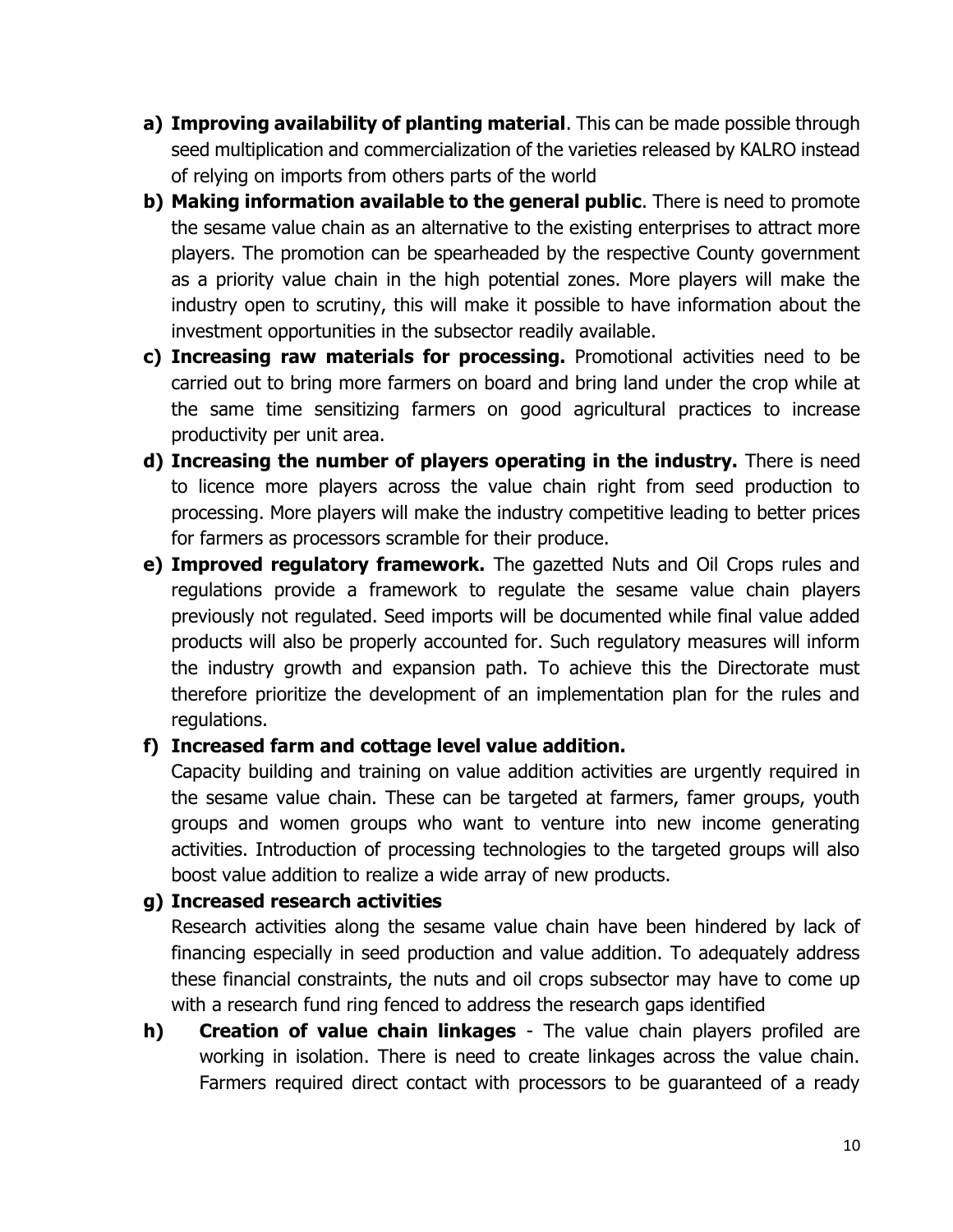market. Similarly, the processors require direct contact with farmers in order to obtain a steady supply of raw materials

- **i) Improved access to information –** Most of the activities across the value chain are either undocumented or unknown to the general public and the potential investors and government agencies. To effectively address this challenge, publicity activities be prioritized to provide information
- **j) Improved financing** Farming and value addition activities in the sesame value chain suffer from insufficient capital for expansion, this is mainly because the crop is unknown to a majority of financing agencies in order to develop focused financial products for the value chain. Future activities by the Directorate on financial linkages shall therefore prioritize sesame.
- **k) Investment in production of certified seed-** Farmers in the sesame value chain rely on seed bought from open markets as their main source of planting material. In most instances there are no certified seed available from the seed producing companies. In a few instances good quality seeds is obtained from community seed multiplication groups or ongoing projects in the focal area. The seed supply gap need to be addressed through stakeholder engagements spearheaded by the Directorate.
- **l) Increased value addition.** The sesame value chain has very few established processing companies across the country. In most instances these companies are engaged in general oil pressing from whichever oil producing crop available. There is need for increased value addition especially at the cottage level through dedicated trainings to women and youth groups spearhead by the Directorate

| S/N | <b>of</b><br><b>Area</b><br><b>Operation</b> | Value chain player<br>and role | <b>Status/Activities</b>                            |
|-----|----------------------------------------------|--------------------------------|-----------------------------------------------------|
| 1.  | Kwale                                        | Ten senses Africa In -         | Sesame and cashewnuts value chain                   |
|     | County                                       | partnership with Farm          | <b>project.</b> The project before being wound up   |
|     |                                              | Africa (Service                | worked with 15,000 smallholder farmers in           |
|     |                                              | <b>Provider for Sesame</b>     | three coastal counties (6,500 in Kilifi County,     |
|     |                                              | and cashewnuts value           | 6,500 in Kwale County and 2,000 in Lamu             |
|     |                                              | chain project)                 | County) to increase incomes for the farmers,        |
|     |                                              |                                | create employment and boost food security.          |
|     |                                              |                                | The project worked by capacity building             |
|     |                                              |                                | communities in good agricultural practices in       |
|     |                                              |                                | addition to providing financial linkages to capital |
|     |                                              |                                | for reinvestment. The project was run by Farm       |
|     |                                              |                                | Africa in collaboration with Ten Senses Africa      |

# **A Profile of Sesame Value Chain Players in Kenya**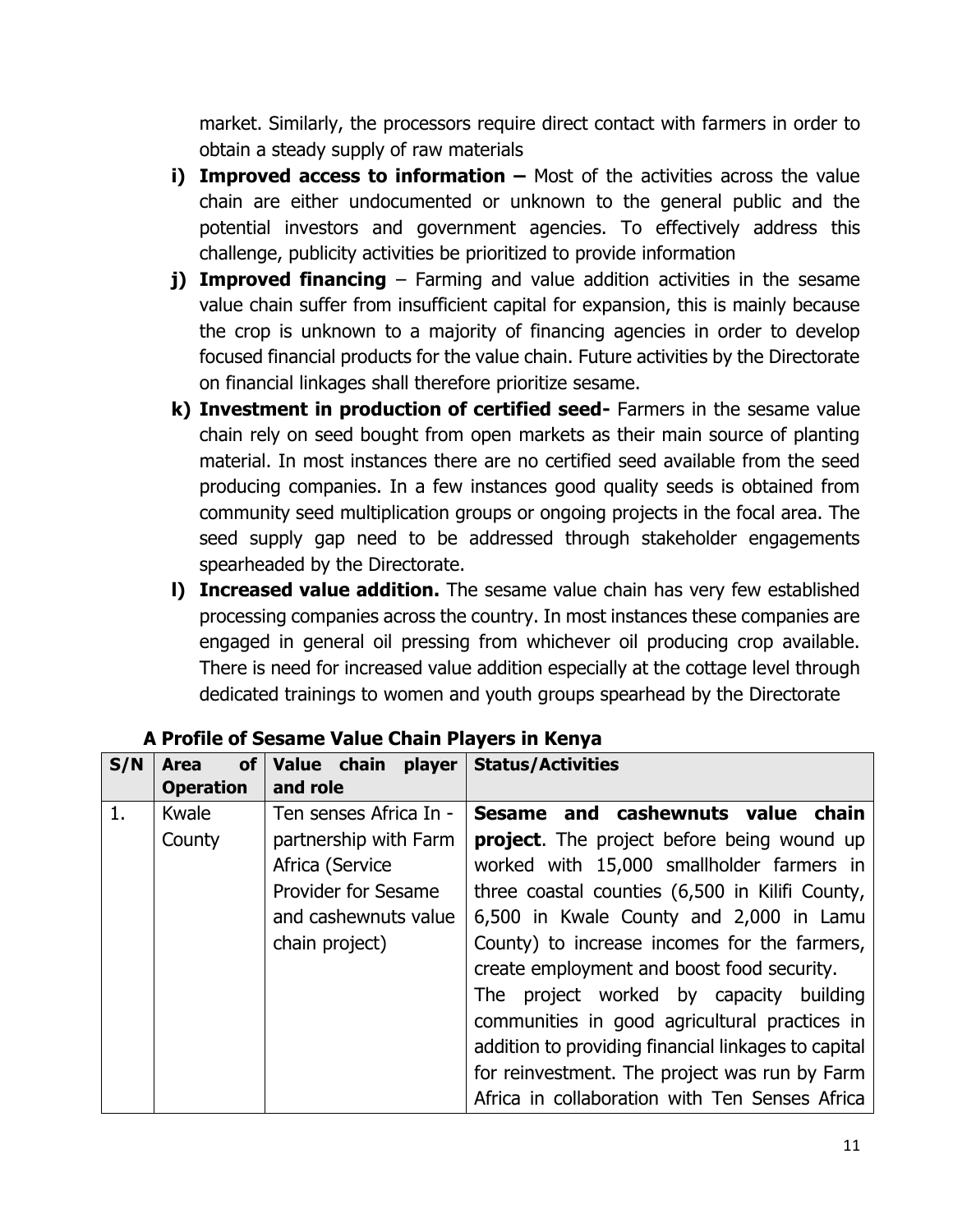|    |                 |                        | (TSA). Farm Africa has exited leaving it under<br>TSA which is now facing financial difficulties. |
|----|-----------------|------------------------|---------------------------------------------------------------------------------------------------|
|    |                 |                        | The project was funded by the European                                                            |
|    |                 |                        | Union's Emergency Trust Fund.                                                                     |
| 2. | Kwale           | Ardhini Industries     | The company has a ready market for sesame                                                         |
|    | County          | (Processor of sesame)  | and is working directly with the farmers by                                                       |
|    |                 |                        | provision of certified planting material (white                                                   |
|    |                 |                        | variety) and pesticides on condition that the<br>farmers sell produce to them at KES 100/kg.      |
|    |                 |                        | The company operates a sesame buying center                                                       |
|    |                 |                        | in Vanga Kwale county and a processing facility                                                   |
|    |                 |                        | in Karen Nairobi.                                                                                 |
| 3. | Kwale           | Mkulima<br>My<br>young | The is a platform for sesame farmers to sell their                                                |
|    | County          | (Service Provider)     | produce through Mkulima young website.                                                            |
|    |                 |                        | The service provider creates linkages for the<br>black variety                                    |
|    |                 |                        |                                                                                                   |
| 4. | <b>Machakos</b> | Athi River Oil Africa  | The company imports sesame seeds in bulk for                                                      |
|    | County          | EPZ Itd                | processing into sesame Oil for export. The                                                        |
|    |                 | (Importer & Processor  | processors. Going forward the company is                                                          |
|    |                 | of sesame)             | receptive to be linked with farmers to obtain raw<br>materials instead of importing               |
| 5. | <b>Machakos</b> | Fair Oils EPZ Ltd      | The company import sesame seeds in bulk for                                                       |
|    | County          | (Importer<br>&         | processing sesame into sesame Oil                                                                 |
|    |                 | Processor)             |                                                                                                   |
| 6. | Lamu            | Farm shine             | Farm shine is an agriculture platform where                                                       |
|    | County          | (Aggregators)          | farmers, buyers and service providers can trade<br>on mutually beneficial terms.                  |
|    |                 |                        | The technical field agents provide farmers with                                                   |
|    |                 |                        | advice and support throughout the growing                                                         |
|    |                 |                        | season, and help them aggregate crops for sale                                                    |
|    |                 |                        | to large buyers.                                                                                  |
|    |                 |                        | Farm shine's platform connects farmers with the                                                   |
|    |                 |                        | information, suppliers and service providers<br>they need to minimize costs and maximize          |
|    |                 |                        | harvests.                                                                                         |
| 7. | Lamu            | Agriculture Finance    | through loans to<br>The Corporation<br>capital                                                    |
|    | County          | corporation            | sesame farmers and co-operatives. AFC also                                                        |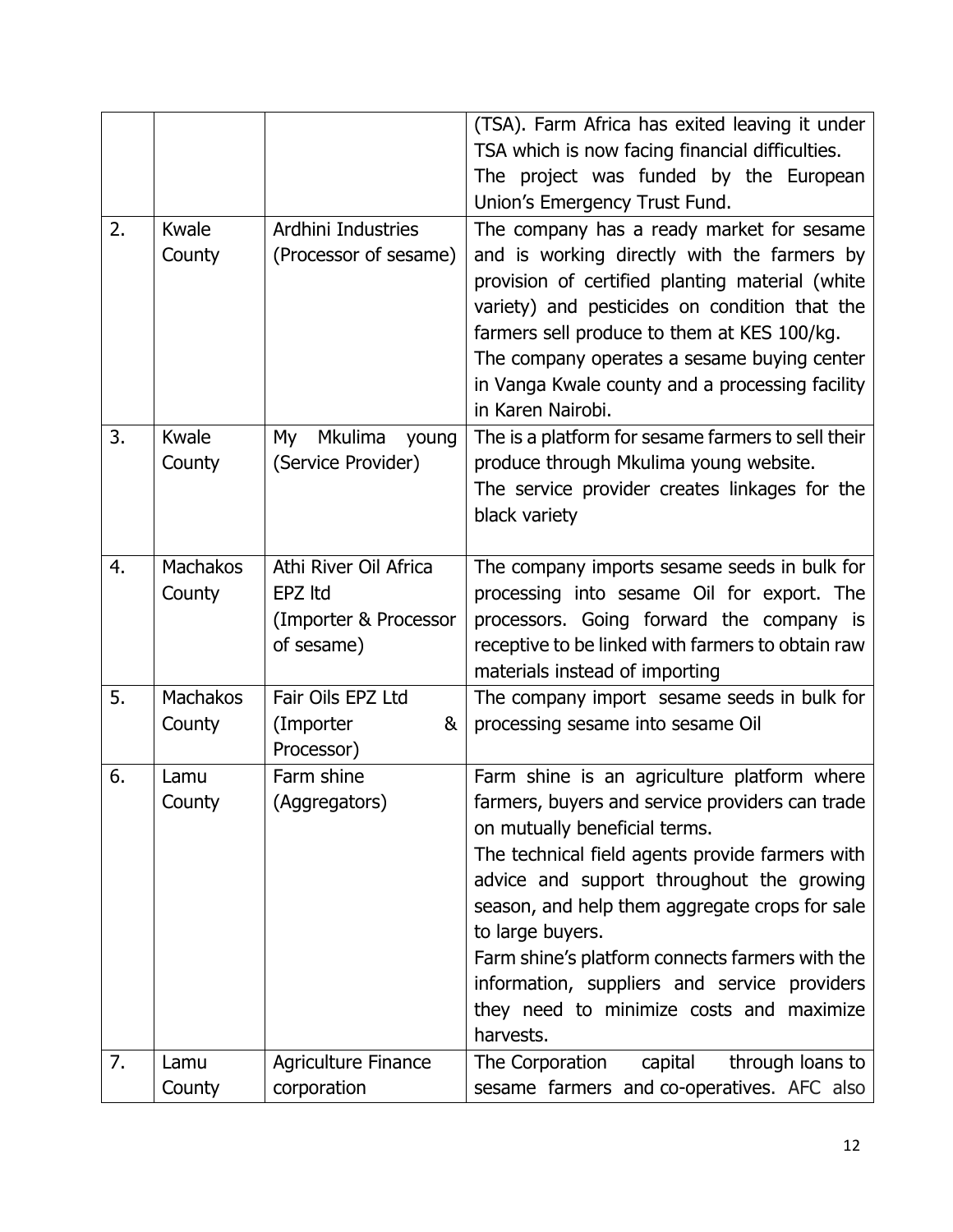|     |                         | (Financier)                                                  | provides managerial and technical assistance to<br>the loan beneficiaries.                                                                                                                                                                                                                                                                                                                              |
|-----|-------------------------|--------------------------------------------------------------|---------------------------------------------------------------------------------------------------------------------------------------------------------------------------------------------------------------------------------------------------------------------------------------------------------------------------------------------------------------------------------------------------------|
| 8.  | Lamu<br>County          | Shabiby Mahfudh<br>(Buyer)                                   | This is a trader who buys sesame seeds in bulk<br>at a Price KES 70/Kg and sales to wholesalers in                                                                                                                                                                                                                                                                                                      |
|     |                         |                                                              | Mombasa.                                                                                                                                                                                                                                                                                                                                                                                                |
| 9.  | <b>Kilifi</b><br>County | Nasir- Auni Mselem<br>(Processor)                            | The company processes sesame seed to<br>produce sesame oil and animal feeds as the by<br>product. The company has an installed capacity<br>of 12 MT/day but the utilized capacity is 500<br>kgs/day.<br>The farm gate price they offer for sesame seed<br>is KES 70/Kg. The selling price for their sesame<br>oil KES 700/litre and KES 30/kg for sesame<br>cake. The main buyers for oil are wholesale |
|     |                         |                                                              | shops in Mombasa, while the cake is sold to<br>Mombasa maize millers.                                                                                                                                                                                                                                                                                                                                   |
| 10. | <b>Kilifi</b><br>County | Mamoud Fathi<br>(Buyer)                                      | The company buys sesame seed in bulk at KES<br>50/Kg and sells to processing companies such<br>as Nasr- processor at KES 120/Kg.<br>The proprietor also processes sesame oil and<br>has an installed capacity of 40 litres/day                                                                                                                                                                          |
| 13. | <b>Busia</b><br>County  | True trade Company<br>(Buyer)                                | The company buys sesame nuts from famers for<br>processing in Matayos Sub-County                                                                                                                                                                                                                                                                                                                        |
| 14. | <b>Busia</b><br>County  | Community<br>Matayos<br>seed bank                            | A group in Nasewa area which engages in seed<br>production for sale to other farmers                                                                                                                                                                                                                                                                                                                    |
| 17. | <b>Busia</b><br>County  | KALRO - Alupe                                                | Carries out research and provides different seed<br>varieties for most farmers in the region                                                                                                                                                                                                                                                                                                            |
| 19. | <b>Busia</b><br>County  | Burumba Ward Value<br>Addition group<br>(processing)         | A Value Addition group in Burumba Ward that<br>produces sesame oil and sesame roasted balls                                                                                                                                                                                                                                                                                                             |
| 21. | <b>Busia</b><br>County  | Wamama<br>Pamoja<br><b>Municipality Busia</b><br>(Processor) | The group carries out sesame<br>processing<br>roasted balls and paste<br>The sesame seeds used as raw materials are<br>imported from Uganda                                                                                                                                                                                                                                                             |